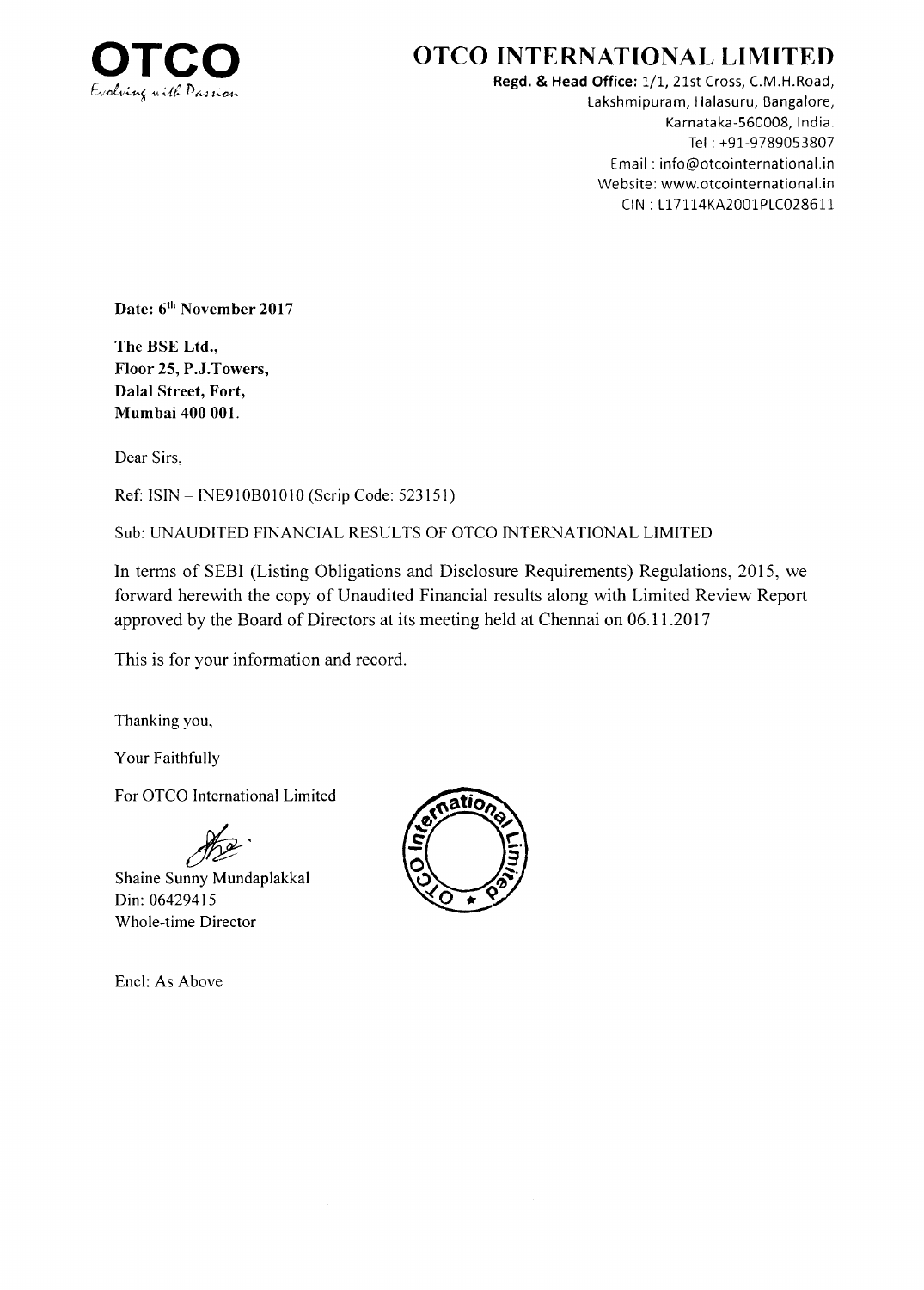#### OTCO INTERNATIONAL LIMITED 1/1, 21ST CROSS. C.M.H ROAD, LAKSHMIPURAM, HALASURU, BANGALORE, KARNATAKA - 560008

Corporate Identity Number: L17114KA2001PLC028611

#### STATEMENT OF STANDALONE UNAUDITED RESULTS FOR THE QUARTER ENDED 30.09.20I7

| (Amount Rs. In Lacs Except EPS)                                                                                   |            |                      |            |                 |            |            |
|-------------------------------------------------------------------------------------------------------------------|------------|----------------------|------------|-----------------|------------|------------|
| <b>Particulars</b>                                                                                                |            |                      |            |                 |            | Quarter    |
|                                                                                                                   |            | <b>Ouarter</b> ended |            | Half year ended |            | ended      |
|                                                                                                                   | 30.09.2017 | 30.06.2017           | 30.09.2016 | 30.09.2017      | 30.09.2016 | 30.06.2016 |
|                                                                                                                   | Unaudited  | Unaudited            | Unaudited  | Unaudited       | Unaudited  | Unaudited  |
| Revenue From Operations                                                                                           | 40.00      | 35.00                | 45.00      | 75.00           | 45.00      | 105.77     |
| II Other Income                                                                                                   | 1.68       | 1.20                 | 0.62       | 2.88            | 1.24       |            |
| III Total Income (I+II)                                                                                           | 41.68      | 36.20                | 45.62      | 77.88           | 46.24      | 105.77     |
| <b>IV EXPENSES</b>                                                                                                |            |                      |            |                 |            |            |
|                                                                                                                   |            |                      |            |                 |            |            |
| a. Cost of Materials Consumed                                                                                     |            |                      |            |                 |            |            |
| b. Purchase of Stock in Trade                                                                                     |            |                      |            |                 |            | 69.35      |
| c. Service Expenses                                                                                               | 43.03      | 20.00                | 19.05      | 63.03           | 19.05      |            |
| d. Change in Inventories of Finished Goods, WIP & Stock in Trade                                                  |            |                      |            |                 |            | 3.14       |
| e. Employee Benefit Expense                                                                                       | 3.93       | 3.50                 | 5.15       | 7.43            | 8.37       | 0.82       |
| f. Finance Costs                                                                                                  |            |                      | $\bar{a}$  |                 |            | 8.88       |
| g. Depreciation & Amortization Expenses                                                                           | (0.20)     | 0.44                 | 0.16       | 0.24            | 0.33       |            |
| h. Other Expenses                                                                                                 | 6.70       | 8.71                 | 3.97       | 15.41           | 8.55       |            |
| <b>Total Expenses (IV)</b>                                                                                        | 53.46      | 32.65                | 28.33      | 86.11           | 36.30      | 82.19      |
| V Profit/(Loss) before exeptional and tax (III-IV)                                                                | (11.78)    | 3.55                 | 17.29      | (8.23)          | 9.94       | 23.58      |
| VI Exceptional Items                                                                                              |            |                      |            |                 |            |            |
| VII Profit/(Loss) before tax (V+VI)                                                                               | (11.78)    | 3.55                 | 17.29      | (8.23)          | 9.94       | 23.58      |
| <b>VIII Tax Expenses</b>                                                                                          |            |                      |            |                 |            |            |
| a. Current Tax                                                                                                    | (0.75)     | 0.75                 | 3.00       |                 | 3.00       |            |
| b. Prior Year Tax                                                                                                 |            |                      |            |                 |            |            |
| c. MAT Credit Entitlement                                                                                         |            |                      |            |                 |            |            |
| d. DeferrdTax Expense/(Income)                                                                                    |            |                      |            |                 |            |            |
| IX Profit/(Loss) from Continuing Operations                                                                       | (11.03)    | 2.80                 | 14.29      | (8.23)          | 6.94       | 23.58      |
| X Other comprehensive income, net of income tax                                                                   |            |                      |            |                 |            |            |
| A Items that will not be reclassified to Profit or Loss<br>Remesurements of Post-employment defined benefit plans |            |                      |            |                 |            |            |
| B Income that will be reclassified to Profit & Loss                                                               |            |                      |            |                 |            |            |
| Total other Comprehensive income, net of income tax (X)                                                           |            |                      | ٠          |                 |            | (2.79)     |
| XI Total comprehensive income for the period (IX+X)                                                               |            |                      |            |                 |            |            |
| XII Paid up Equity share capital (Face Value of Rs.10/- each)                                                     | 259.36     | 259.36               | 259.36     | 259.36          | 259.36     | 259.36     |
| XIII Earnings Per Share                                                                                           |            |                      |            |                 |            |            |
| Basic                                                                                                             | (0.43)     | 0.11                 | 0.55       | (0.32)          | 0.27       | 0.91       |
| Diluted                                                                                                           |            |                      |            |                 |            |            |
|                                                                                                                   |            |                      |            |                 |            |            |

Note :

- 1. The above results have been reviewed by the Audit Committee and approved by the Board of Directors at their meeting held on 06.1 1.2017, Limited Review of the above results has been carried out by Statutory Auditors of the Company.
- 2. The financial results pretaining to the quarter ended 30.09.2016 have not been subject to limited review or audit and have been presented based on the information complied by the management. The Management has exercised necessary due diligence to ensure that financial results provide a true & fair view of its affairs in accordance with the Accounting Standards (lnd AS).
- 3. The company has adoped Indian Accounting Standards ('Ind AS') from 01.04.2017 and accordingly these financial results have been prepared in accordance with the recognition and meaurements principles in Ind AS 34 - Interim Financial Reporting prescribed under section 133 of the Companies Act, 2013 read with relevant rules issued there under and the other accounting principles generally accepted in India.
- 4. Figures of the previous quarter have been regrouped and reclassified to confirm to the classification of current period, wherever necessary.

Place: Chennai Date:05.11.2017



For Otco International Limited<br> $\overbrace{H^2}$ SHAINE SUNNY MUNDAPLAKKAL

Whote Time Director DIN No. O64294Ls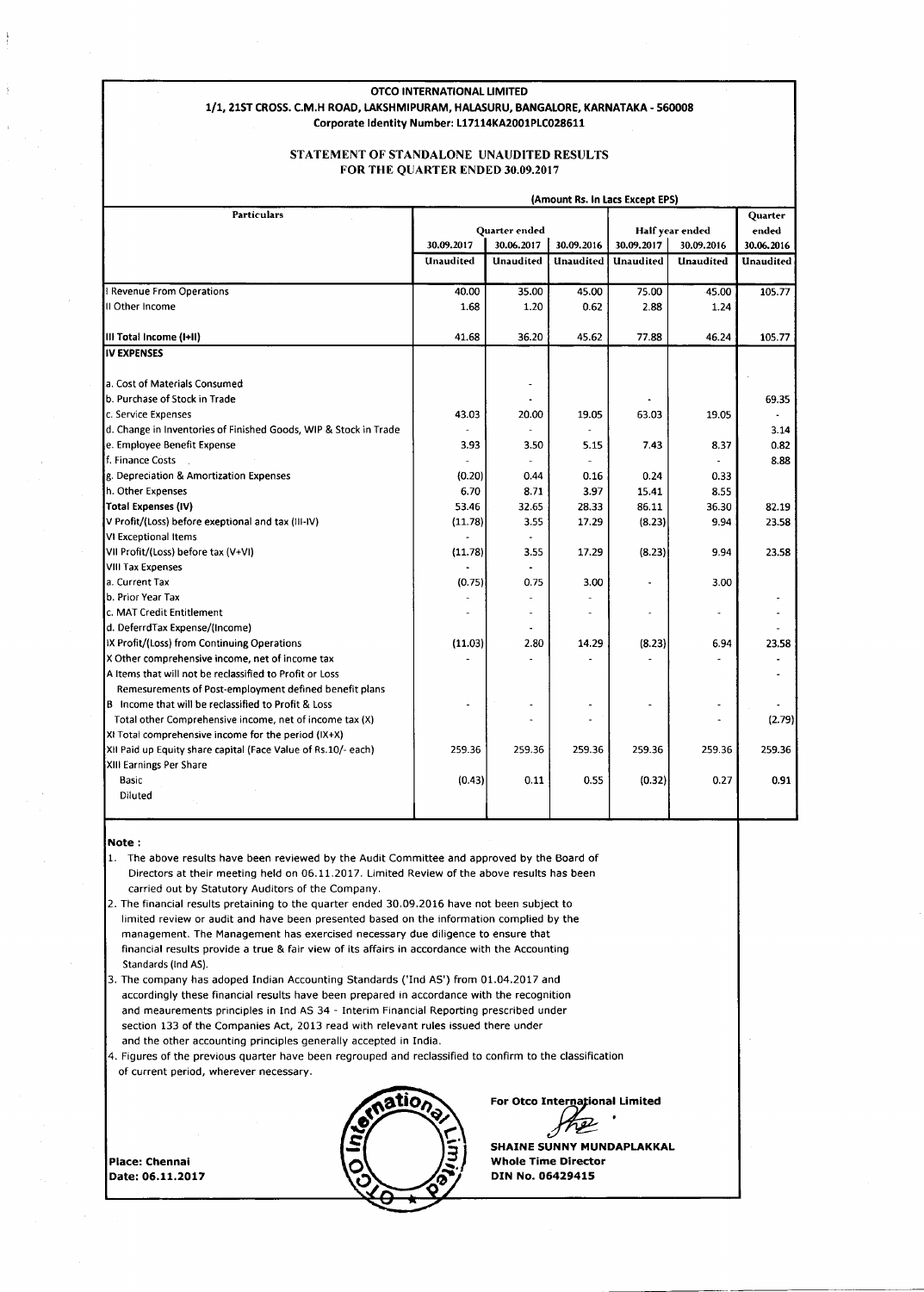### OTCO !NTERNATIONAL LIMITED

### 1/1, 21ST CROSS. C.M.H ROAD, LAKSHMIPURAM, HALASURU, BANGALORE, KARNATAKA - 560008 Corporate Identity Number: L17114KA2001PLC028611

|                                       | Rs in Lacs       |
|---------------------------------------|------------------|
| <b>Particulars</b>                    | 30.09.2017       |
|                                       | <b>Unaudited</b> |
| <b>Assets</b>                         |                  |
| Non current assets                    |                  |
| Property plant and equipment          | 0.77             |
| Capital WIP                           |                  |
| Goodwill                              |                  |
| Other intangilbe assets               | 0.04             |
| Intangible assets under development   |                  |
| <b>Financial assets</b>               |                  |
| a. Investments                        |                  |
| b. Trade Receivables                  |                  |
| c. Loans                              |                  |
| Deferred tax asset                    | 0.23             |
| Other non current assets              |                  |
| <b>Total Non current assets</b>       | 1.04             |
| <b>Current assets</b>                 |                  |
| Inventories                           |                  |
| Financial assets                      |                  |
| a. Investments                        |                  |
| b. Trade receivables                  | 1.00             |
| c. Cash & cash equivalents            | 97.33            |
| d. Bank balances other than (c) above |                  |
| e. Loans                              | 16.59            |
| f. Other financial assets             |                  |
| Other current assets                  | 23.38            |
| Total current assets                  | 138.30           |
| Total assets                          | 139.33           |
| <b>Equity and Liabilities</b>         |                  |
| <b>Equity</b>                         |                  |
| Equity share capital                  | 259.36           |
| Other equity                          | (157.30)         |
| Non Controlling interest              |                  |
| Liabilities                           |                  |
| Non current Liabilities               |                  |
| Financial Liabilities                 |                  |
| a. Borrowings                         |                  |
| b. Trade Payables                     |                  |
| c. Other Financial Liabilities        |                  |
| Deffered payment liabilities          |                  |
| Provisions                            |                  |
| Deffered Tax liabilities (Net)        |                  |
| <b>Total Non current Liabilities</b>  |                  |
| <b>Current liabilities</b>            |                  |
| <b>Financial Liabilities</b>          |                  |
| a. Borrowings                         |                  |
| b. Trade payable                      | 35.17            |
| c. Other financial liabilities        |                  |
| <b>Other current liabilities</b>      |                  |
| Provisions                            | 2.10             |
| <b>Total Current liabilities</b>      | 37.27            |
| <b>Total liabilities</b>              | 37.27            |
| <b>Total Equity &amp; Liabilities</b> | 139.33           |
|                                       |                  |

<u>I</u> K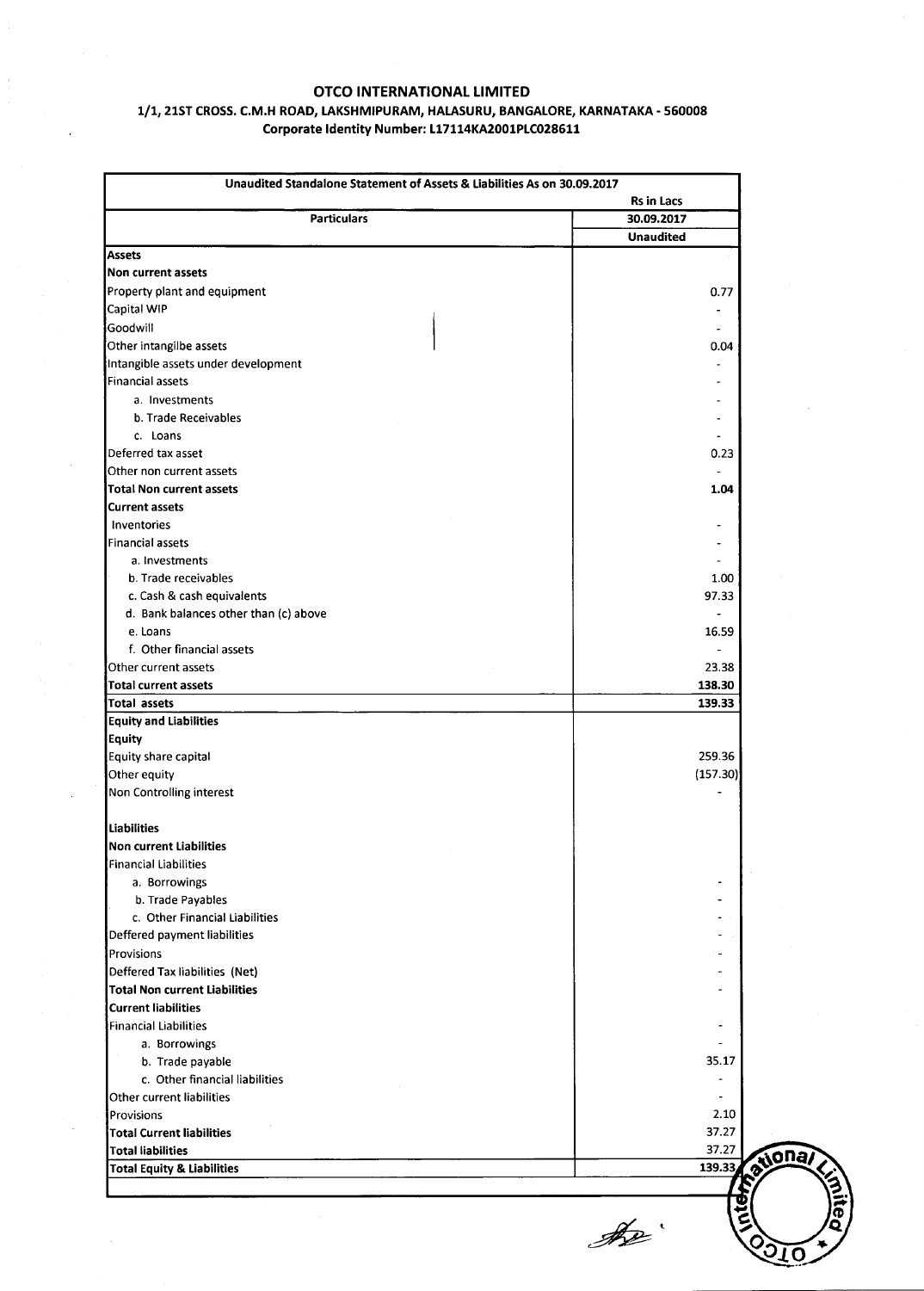# Limited Review Report

# **Review Report to** The Board of Directors Otco International Limited

1. We have reviewed the accompanying statement of Unaudited Financial Results of Otco International limited ('The Company') for the quarter and half year ended September 30<sup>th</sup>, 2017 (The Statement) being submitted by the company pursuant to the requirement of Regulation 33 of the SEBI (Listing Obligations and Disclosure Requirements) Regulations, 2Ol5 as modified by Circular No.  $CIR/CFD/FAC/62/2016$  dated  $5<sup>th</sup>$  July, 2016.

This statement which is the responsibility of the Company's management and has been approved by the Board of Directors has been prepared in accordance with the recognition and measurement principles laid down in the Indian Accounting Standard 34 "Interim Financial Reporting" ("Ind AS 34"), prescribed under Section 133 of the Companies Act, 2013 read with relevant rules issued thereunder and other accounting principles generally accepted in India. Our responsibility is to issue a report on the Statement based on our review.

- 2. We conducted our review in accordance with the standards on Review Engagements (SRE) 24tO, Review of Interim Financial Information performed by the Independent Auditor of the Entity, issued by the Institute of Chartered Accountants of India. This standard requires that we plan and perform the review to obtain moderate assurance as to whether the statement is free of material misstatement. A review is limited primarily to inquiries of company personnel and an analytical procedure applied to financial data and thus provides less assurance than an audit. We have not performed an audit and accordingly, we do not express an audit opinion.
- 3. Based on our review conducted as above, nothing has come to attention that causes us to believe that the accompanying Statements of un-audited financial results prepared in accordance with applicable Indian Accounting Standards and other recognized accounting practices and policies has not disclosed the tnformation required to be disclosed in the terms of Regulation 33 of the SEBI (Listing Obligations and Disclosure Requirements) Regulations, 2015 as modified by Circular No. CIR/CFD/FAC/62/2016 dated 5<sup>th</sup> July, 2016 including the manner in which it is to be disclosed, or that it contains any material misstatement.

For C.Ramasamy & B.Srinivasan **Chartered Accountants** FRN: OO2957S

 $\subset$   $2$ 

C.Ramasamy Partner Membership No: 023714



Place : Chennai Date: O6.LL.2OL7